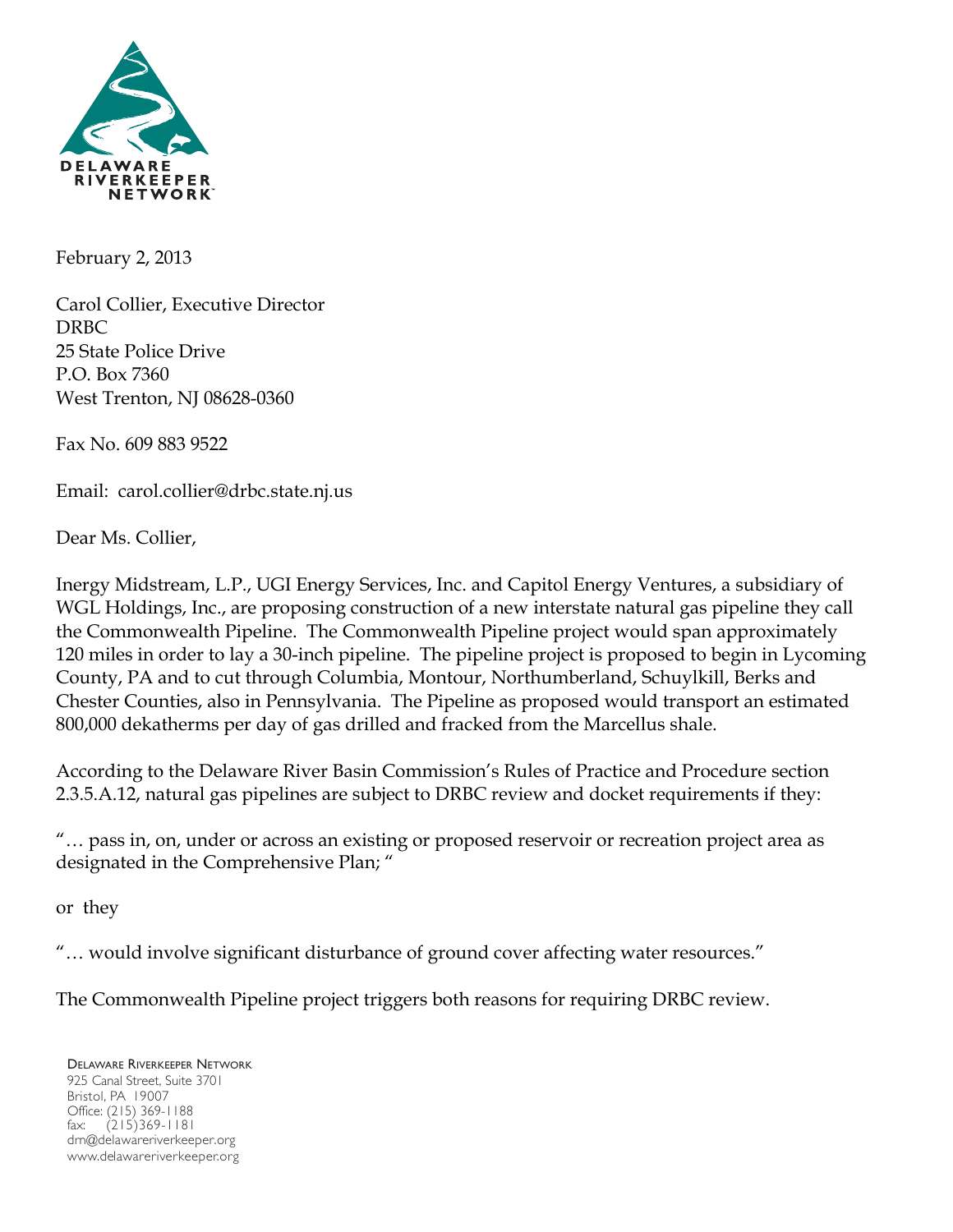First: While the final route for the Commonwealth pipeline project being proposed is not finalized, there is a high likelihood it will cross through the following areas that have been included in the DRBC Comprehensive Plan:

- Weiser State Forest as per DRBC Resolution 2000-22
- $\checkmark$  Blue Marsh Reservoir project as per DRBC Resolution No. 62-4
- French Creek State Park as per DRBC Resolution 2000-22
- $\checkmark$  The Hopewell Furnace National Historic Park as per section III Part A of the DRBC Comprehensive Plan.

Therefore the Commonwealth Pipeline will require Commission review in accordance with Section 3.8 of the Delaware River Basin Compact and Article 3 of the Rules of Practice and Procedure.

Second: The 120 mile length of the project overall, and the portions that span the Delaware River watershed counties of Schuylkill, Berks and Chester, will require a significant level of disturbance of ground cover that will affect the water resources of the Delaware River watershed.

Pipeline construction activities result in four primary impacts to groundcover affecting water resources, including: erosion and sedimentation, loss of riparian vegetation, forest and habitat loss and fragmentation, and cumulative impacts. Compaction and changes to soils and hydrologic changes to wetlands are additional impacts that affect water resources.

Studies documenting the effects of stream crossing construction on aquatic ecosystems identify sediment as the primary stressor for construction on river and stream ecosystems.<sup>1</sup> During the pipeline stream crossings construction, discrete peaks of high suspended sediment concentration occur during activities such as blasting, trench excavation, and backfilling.2 The excavation of streambeds can generate persistent plumes of sediment concentration and turbidity.3 This sedimentation has serious consequences for the benthic invertebrates and fish species whose vitality is crucial for healthy aquatic ecosystems. There have been documented reductions in benthic invertebrate densities, changes to the structure of aquatic communities, changes in fish foraging behavior, reductions in the availability of food, and increases in fish egg mortality rates.4 In addition to the stream crossing construction activity itself, the associated new access road construction increases the risk of erosion and sedimentation.5 Heavy rains during two tropical storms in August and September 2011 caused extensive failures to erosion and sediment controls on pipelines under construction in north central Pennsylvania resulting in sedimentation plumes

 

<sup>&</sup>lt;sup>1</sup> Scott Read, *Effects of Sediment Released During Open-cut Pipeline Water Crossings, Canadian Water Resources Journal,* 1999, 24: (3) 235-251.

 $^2$  *Id.* 

<sup>3</sup> *Id*.

<sup>4</sup> James Norman, et al., *Utility Stream Crossing Policy*, ETOWAH Aquatic Habitat Conservation Plan, July 13, 2008, 9-10.

<sup>&</sup>lt;sup>5</sup> *En Banc* Hearing of the Pennsylvania Public Utility Commission on Jurisdictional Issues Related to Marcellus Shale Gas Development, Docket No. I-2010-2163461.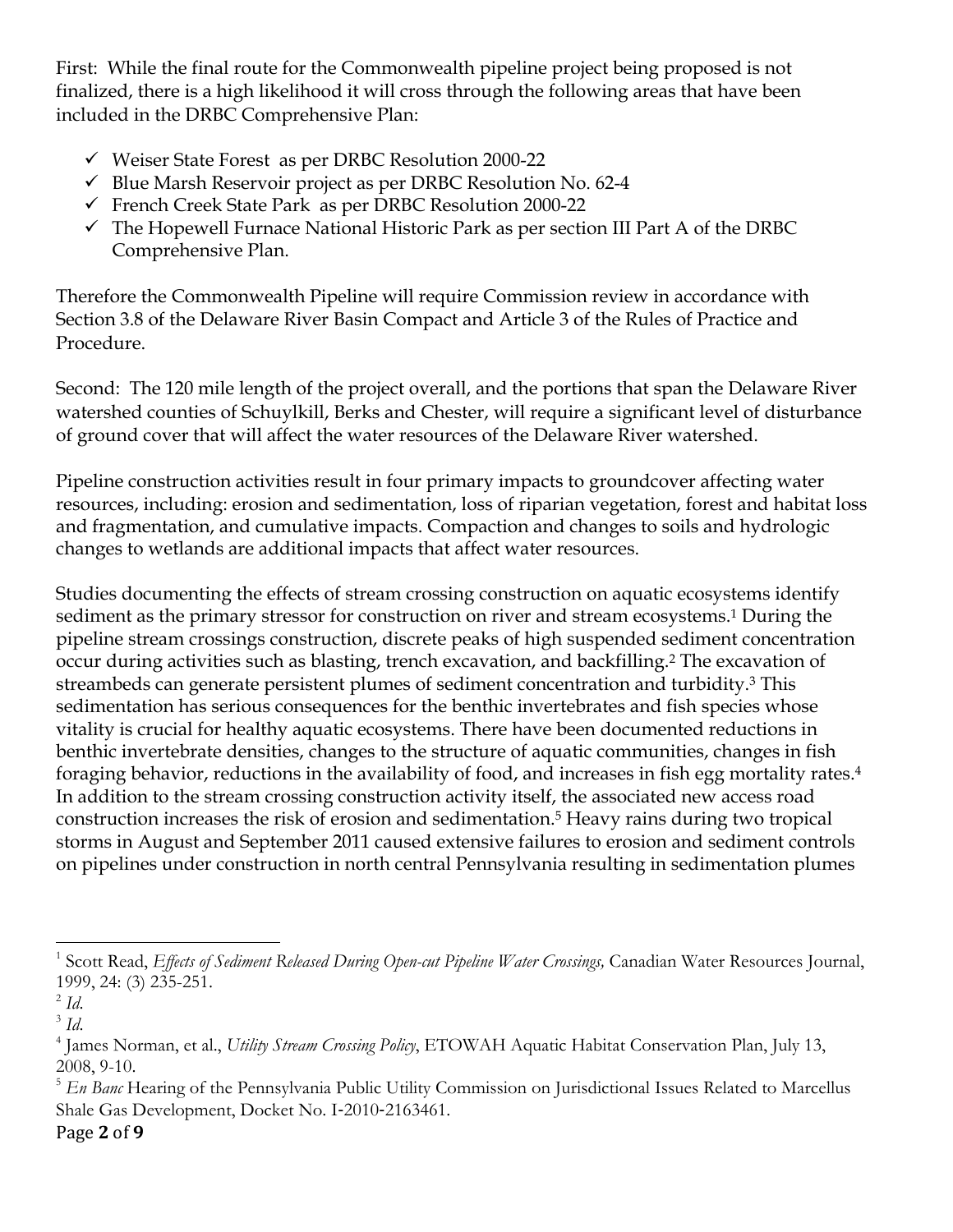in nearby waterbodies.6 Persistent and repeated violations and issued NOVs from field inspections by Pike County Conservation District E&S specialists for the Tennessee Gas 300 Line that cut across Exceptional Value and High Quality streams of the Upper Delaware Basin also indicate the persistent problems of sediment discharges into waterbodies, failure to maintain and implement E&S control devices, and other water pollution issues over time. It is important to note that the TGP 300 line, over a year and three months since the new pipeline has been carrying gas (line went into operation November, 2011), still has areas, like in the Delaware State Forest and areas surrounding Craft Brook and the Savantine wetland complex, and the Lackawaxen crossing, that are still only under "temporary stabilization" due to lagging restoration practices and persistent problems with re-vegetating the pipeline ROW and adjacent temporary and additional temporary work spaces. In December 2012, Delaware Riverkeeper Network secured sampling of what TGP calls "temporary work spaces" along the 300 Line within Delaware State Forest and results indicate major compaction issues with these areas where TGP has deemed grading complete. This compaction means changes to the soil structure, changes to the hydrology of the springs and wetlands that are located nearby, increased runoff, and poor vegetation growth which is evident along many sections of the pipeline corridor.

Pipeline construction also results in the loss of riparian vegetation.7 For each pipeline construction technique, there is a resulting loss of foliage associated with clearing the stream banks. This reduction in foliage increases stream temperature and reduces its suitability for fish incubation, rearing, foraging and escape habitat.<sup>8</sup> The loss of vegetation also makes the stream more susceptible to erosion events, as the natural barrier along the stream bank has been removed. Deposited sediment from construction activities can also fill in the interstitial spaces of the streambed, changing its porosity and composition, and thereby increasing embeddedness and reducing riffle area and quality.<sup>9</sup> Furthermore, deposited sediment has the potential to fill in pool areas and reduce stream depth downstream of the construction area.10

Water temperatures collected by Delaware Riverkeeper Network in an impacted headwater wetland along the TGP 300 Line located in Delaware State Forest (W038) were as high as 87.6 °F (measured July 14, 2012). In July and August, water temperatures exceeded air temperatures, indicating that W038 was acting like an open pond and heat sink rather than like a palustrine forested/palustrine shrub-scrub/palustrine emergent wetland located at the headwaters of Sawkill Creek – its condition before the pipeline cut through it. These thermal impacts and changes to vegetation cover will likely impact the life cycle of the amphibians that had relied on this forested wetland during the breeding season. With TGP's 300 Line project, in many areas, diverse and healthy canopy, mid-story, and groundcover vegetation species and intact, porous forest soils were disturbed, compacted and cut through with this project. Compacted soils and

 

<sup>6</sup> Craig R. McCoy and Joseph Tanfani, *Similar Pipes, Different Rules*, PHILADELPHIA INQUIRER, available at, http://articles.philly.com/2011-12-12/news/30507185\_1\_hazardous-materials-safety-administration-pipelinesafety-rules

 $^7$  Norman at 8.

<sup>8</sup> Canadian Association of Petroleum Producers, Canadian Energy Pipeline Association, and Canadian Gas Association, *Pipeline Associated Water Crossings*, Prepared by TERA Environmental Consultants and Salmo Consulting, Inc. (2005), 1-4.

 $<sup>9</sup>$  Read at 235-251.</sup>

 $^{10}$  Norman at 9-10.

Page **3** of **9**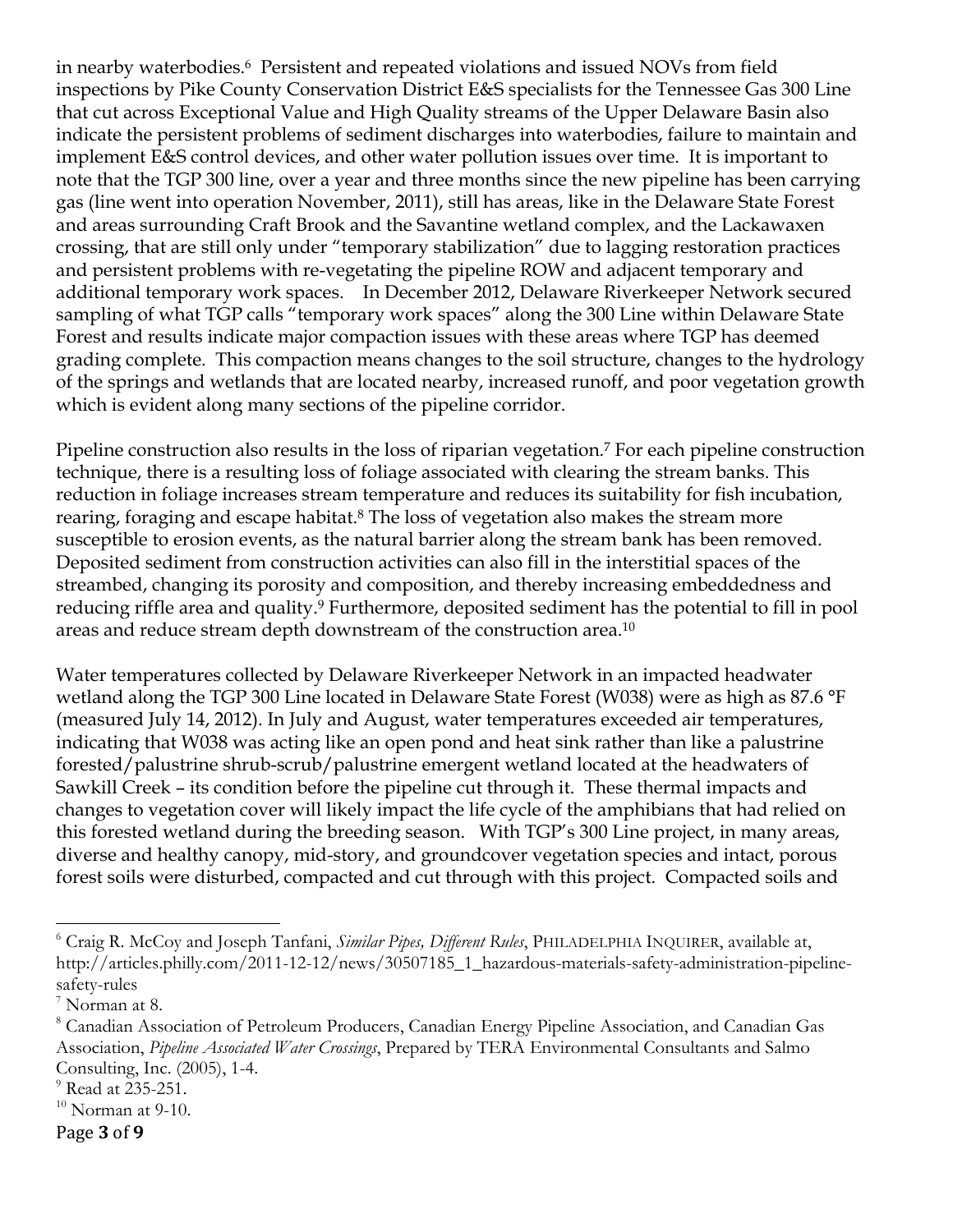deer browse in the area will surely make restoration difficult at best and sparse plantings observed to date on Delaware State Forest lands of what appears to be bare root red-osier dogwoods is far from the compensation the forest needs to begin to recover.

Forest fragmentation and habitat loss is a serious and inevitable consequence of increased pipeline construction activity. While the right of way for a pipeline construction zone ranges from 25-200 feet, on average, the right of way extends its edge impacts about 100 feet into the surrounding landscape. <sup>11</sup> The Nature Conservancy has determined that "[t]he expanding pipeline network could eliminate habitat conditions needed by "interior" forest species on between 360,000 and 900,000 acres as new forest edges are created by pipeline right-of-ways." In addition, the right of way will need to be maintained and kept clear throughout the lifetime of the pipeline and issues like ATV use are persistent disturbance problems through wetlands and streams that often come with pipeline corridors. This is evident in Delaware State Forest along the old TGP 300 Line (Pinchot Brook wetland/stream complex has rutting and pooling due to frequentl ATV use over the years), for example. The proposed existing ROW of the Commonwealth line across Stone Mountain in Schuylkill County also has evidence of erosion, ATV use, and lack of vegetation on steep slopes on this old line installed in decades past.

The clearing of forest for pipelines routinely results in the introduction of invasive species (such as Japanese knotweed, *Phragmites australis*, and hay scented fern); native wildlife species decline, and there is the creation of microclimates that degrade forest health through sunscald and windthrow. Habitat fragmentation also deprives interior forest species of the shade, humidity, and tree canopy protection that well-developed deep forest environments provide.12

A report just released by the U.S. Geological Survey, titled "Landscape Consequences of Natural Gas Extraction in Bradford and Washington Counties, Pennsylvania, 2004-2010" (Open-File Report 2012-1154), documents the significant impacts on forest cover resulting from the construction of unconventional fossil fuel extraction infrastructure, particularly pipelines.13 Taking Bradford and Washington Counties as the basis for its study, this report documents the massive landscape changes that are reshaping forest and farm lands in Pennsylvania through the construction of gas wells, impoundments, roads, and pipelines. The report documents the overall loss of forest habitat as well as the increase in forest fragmentation that shale gas and coalbed methane development has caused over a very short time period. In Bradford County, 0.12 percent of the county's forest was lost to gas development, contributing to a 0.32 loss of interior forest and a gain of 0.11 percent in edge forest. In Washington County, the USGS report documented a 0.42 percent forest loss, contributing to a 0.96 percent loss of interior forest and a gain of 0.38 percent in edge forest. USGS Report at 28-29.

According to the USGS data, pipeline construction and associated road construction had the greatest effect on the increase in forest fragmentation, patchiness, and forest edge. *Id.* Of particular concern, "[t]his type of extensive and long-term habitat conversion has a greater impact on natural ecosystems than activities such as logging or agriculture, given the great dissimilarity

 <sup>11</sup> Nels Johnson, et al., *Natural Gas Pipelines*, THE NATURE CONSERVANCY, 1 (December 2011) at 6. <sup>12</sup> *Id.* at 7.

<sup>&</sup>lt;sup>13</sup> Available at http://pubs.usgs.gov/of/2012/1154/of2012-1154.pdf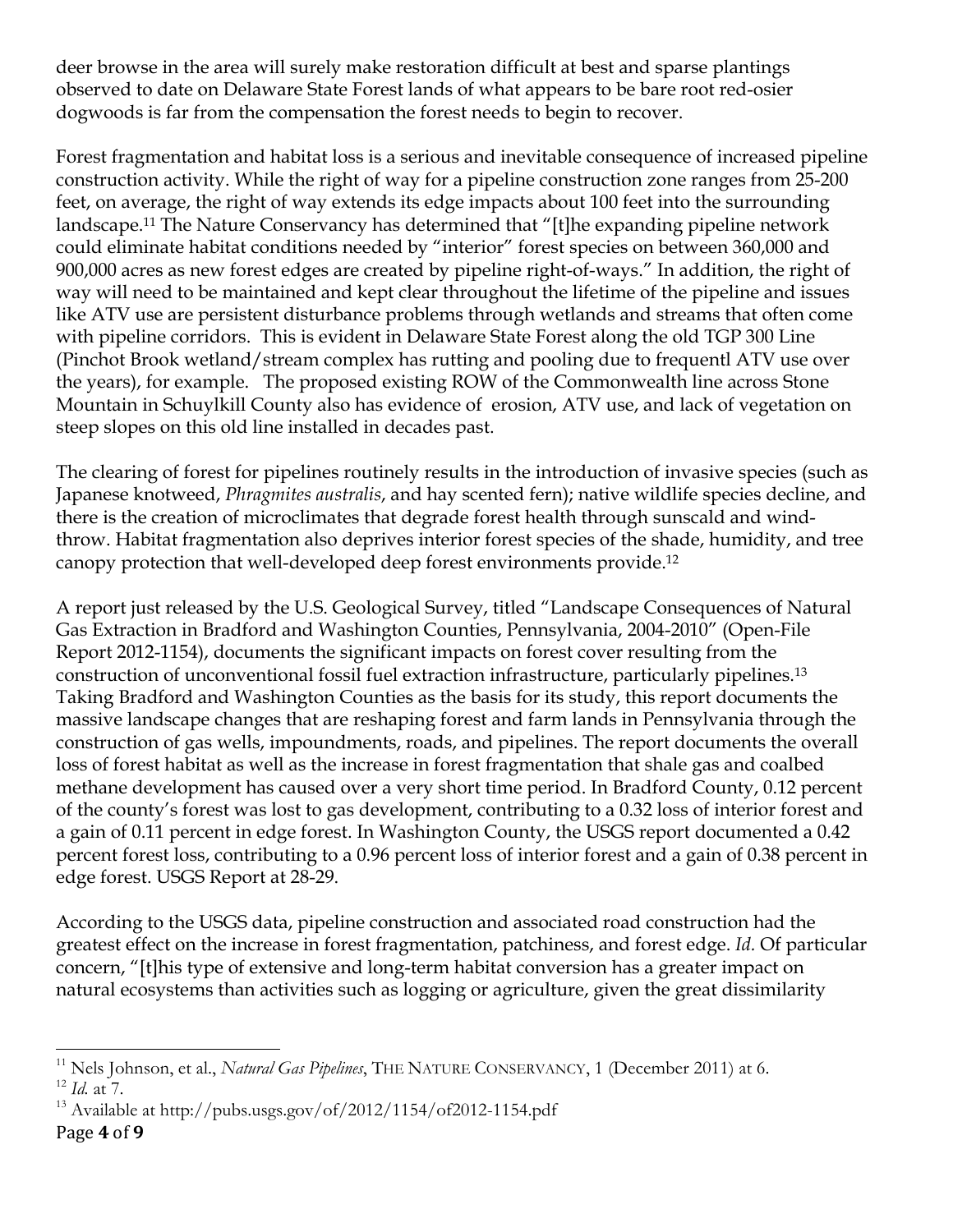between gas-well pad infrastructure and adjacent natural areas and the low probability that the disturbed land will revert back to a natural state in the near future (high persistence)." *Id.* at 10.

Forests play an essential role in water purification.<sup>14</sup> The relationship between forest loss, degraded water quality, and increased runoff is well-established in the scientific literature, as the USGS Report recognizes. *Id.* at 8. The Commission is well aware of the links between forest cover and water quality, as summarized by Drs. Jackson and Sweeney in the expert report submitted on the Commission's behalf in the exploratory wells administrative hearing process.15 The Jackson and Sweeney report shows that reductions in forest cover are directly correlated with negative changes in water chemistry, such as increased levels of nitrogen, phosphorus, sodium, chlorides, and sulfates as well as reduced levels of macroinvertebrate diversity. Reducing forest cover decreases areas available for aquifer recharge, increases erosion, stormwater runoff, and flooding, and adversely affects aquatic habitats.16 In Pennsylvania, researchers have correlated areas of high natural gas well density with decreased water quality, as indicated by lower macroinvertebrate density and higher levels of specific conductivity and total dissolved solids.17

The cumulative impact of multiple construction sites for water crossings on a stream or river has the potential to significantly degrade the quality and flow rate of the water body. The capacity of a water system to recover from a multitude of impacts may be exceeded with the detrimental effects of crossing construction becoming permanent.18 Recurrent stresses on fish, such as those originating from elevated suspended sediment concentrations, will have negative effects on fish health, survival and reproduction.<sup>19</sup> For a more expansive overview of potential cumulative environmental impacts please see, *Utility Stream Crossing Policy*, by James Norman, et al.20

Further exacerbating the above referenced problems, the Commonwealth Pipeline will not be collocated with an existing pipeline right of way. While portions of the project may correspond to some existing utility corridors, much of the project will involve the destruction and development of previously undisturbed lands.

The Commonwealth Pipeline project, when considered individually for the length that spans the watershed, and when considered cumulatively with the at least one dozen other pipeline projects DRN has identified as being pursued within the boundaries of this watershed, will have both short- and long-term impacts to the Basin's water resources through the significant disturbance of

 

 $^{19}$  *Id.* 

## Page **5** of **9**

<sup>&</sup>lt;sup>14</sup> Robert A. Smail & David J. Lewis, Forest Service, U.S. Dep't of Agric., Forest Land Conversion, Ecosystem Services, and Economic Issues for Policy: A Review 12 (2009), available at

http://www.fs.fed.us/openspace/fote/pnw-gtr797.pdf

<sup>&</sup>lt;sup>15</sup> "Expert Report on the Relationship Between Land Use and Stream Condition (as Measured by Water Chemistry and Aquatic Macroinvertebrates) in the Delaware River Basin," November 2010, available at http://www.nj.gov/drbc/library/documents/Sweeney-Jackson.pdf

<sup>&</sup>lt;sup>16</sup> State of N.J. Highlands Water Prot. and Planning Council, Ecosystem Management Technical Report 39 (2008).

<sup>&</sup>lt;sup>17</sup> Academy of Natural Sciences of Drexel University, "A Preliminary Study of the Impact of Marcellus Shale Drilling on Headwater Streams," available at http://www.ansp.org/research/pcer/projects/marcellus-shaleprelim/index.php

 $18$  CAPP (2005) at 1-4.

 $^{20}$  Norman at 11-13.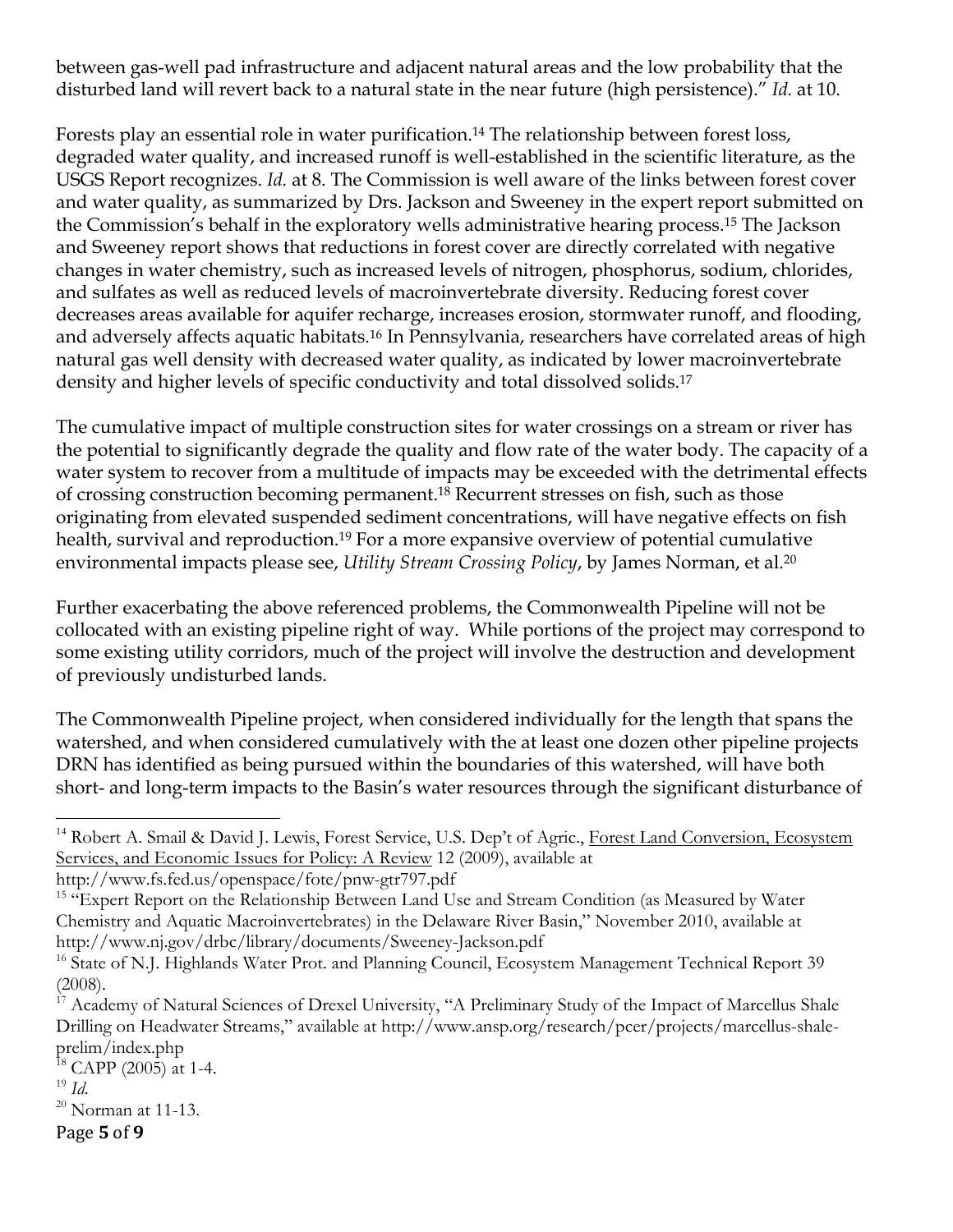ground cover affecting water resources. Therefore, because the construction of the Commonwealth Pipeline on its own as well as cumulatively with other pipeline projects being proposed to occur partially or totally within the boundaries of the Delaware River Watershed "will involve significant disturbance of ground cover affecting water resources" it must be subject to Commission review in accordance with Section 3.8 of the Delaware River Basin Compact and Article 3 of the Rules of Practice and Procedure.

However, Section 2.3.5.A.12 of the RPP is not the only source of jurisdictional authority for the Commission to take jurisdiction over the Commonwealth Pipeline project. Other sources of jurisdictional authority include the following RPP sections:

- Article 3, Section 2.3.5.B(5) ("Deepening or widening of existing stream beds . . . or the dredging of the bed of any stream or lake and the disposal of the dredged spoil, where the nature or location of the project would affect the quantity or quality of ground or surface waters, or fish and wildlife habitat");
- Article 3, Section 2.3.5.B(6) ("Discharge of pollutants into surface or ground waters of the Basin");
- Article 3, Section 2.3.5.B(7) ("[P]ipelines and electric power and communication lines");
- Article 3, Section 2.3.5.B(9) ("Projects that substantially encroach upon the stream or upon the 100-year flood plain of the Delaware River or its tributaries");
- Article 3, Section 2.3.5.B(10) ("Change in land cover on major ground water infiltration areas");
- Article 3, Section 2.3.5.B(13) ("Draining, filling, or otherwise altering marshes and wetlands");
- Article 3, Section 2.3.5.B(18) ("Any other project that the Executive Director may specially direct by notice to the project sponsor or land owner as having a potential substantial water quality impact on waters classified as Special Protection Waters").

Natural gas pipeline construction projects implicate many of the impacts enumerated in RPP Article 3, Section 2.3.5.B covering projects that must by default be submitted for Commission review – the Commonwealth Pipeline is no exception.

For example, stream crossings, whether via open cut or dry ditch methods, involve actions that may deepen or widen stream beds and/or require dredging and the disposal of dredged spoil materials. Either individually or cumulatively, such stream crossings may have impacts on the quantity or quality of ground or surface waters and on fish and wildlife habitat. *See* RPP Article 3, Section 2.3.5.B(5)("Deepening or widening of existing stream beds . . . or the dredging of the bed of any stream or lake and the disposal of the dredged spoil, where the nature or location of the project would affect the quantity or quality of ground or surface waters, or fish and wildlife habitat").

Page **6** of **9**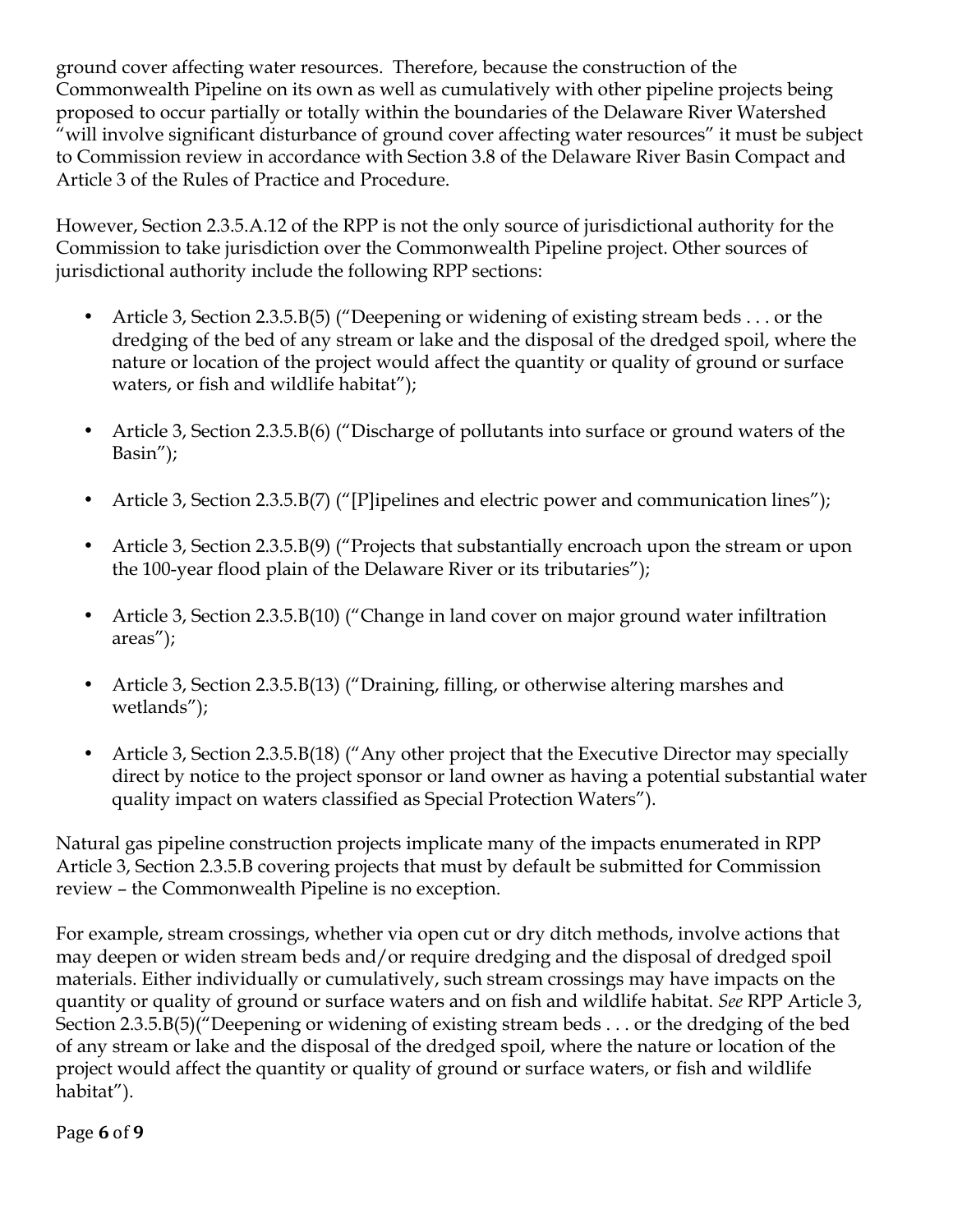The discharge of pollutants from pipeline construction clearly implicates RPP Article 3, Section 2.3.5.B(6) ("Discharge of pollutants into surface or ground waters of the Basin"). Pipeline construction projects discharge pollutants both in the routine course of construction as well as through accidents. Studies documenting the effects of stream crossing construction on aquatic ecosystems identify pollution discharges of sediment as the primary stressor from pipeline construction on river and stream ecosystems.21 During construction of pipeline stream crossings, discrete peaks of high suspended sediment concentration occur during activities such as blasting, trench excavation, and backfilling.<sup>22</sup> The excavation of streambeds can generate persistent plumes of sediment concentration and turbidity.23 In addition to the stream crossing construction activity itself, new access road construction associated with pipeline construction also increases the risk of erosion and sedimentation.24 Pollutant discharges may also result from unintended discharges of drilling muds such as when blowouts occur during horizontal directional drilling to install pipelines under streambeds.25 This sedimentation has serious consequences for the benthic invertebrates and fish species whose vitality is crucial for healthy aquatic ecosystems. Pipeline construction projects have been documented to cause reductions in benthic invertebrate densities, changes to the structure of aquatic communities, changes in fish foraging behavior, reductions in the availability of food, and increases in fish egg mortality rates.<sup>26</sup> Heavy rains during two tropical storms in August and September 2011 caused extensive failures to erosion and sediment controls on pipelines under construction in north central Pennsylvania, resulting in sedimentation plumes in nearby waterbodies.27 Deposited sediment from construction activities can also fill in the interstitial spaces of the streambed, changing its porosity and composition, and thereby increasing embeddedness and reducing riffle area and quality.<sup>28</sup> Furthermore, deposited sediment has the potential to fill in pool areas and reduce stream depth downstream of the construction area.29

Further, open trench pipeline crossings raise risks of serious water contamination if there is a rupture, discharging into the stream hydro-carbon laced liquids such as benzene that are part of the gas being delivered by the pipeline. Open trench cuts can alter both stream bank and stream bed stability and increase the likelihood of scouring and exposing the buried pipe. The open trench cut method is likely to set the pipeline shallowly enough that exposure by scour is a real

 

Page **7** of **9**

<sup>&</sup>lt;sup>21</sup> Scott Read, *Effects of Sediment Released During Open-cut Pipeline Water Crossings, Canadian Water Resources* Journal, 1999, 24: (3) 235-251.

 $^{22}$  *Id.* 

<sup>23</sup> *Id*.

<sup>24</sup> *En Banc* Hearing of the Pennsylvania Public Utility Commission on Jurisdictional Issues Related to Marcellus Shale Gas Development, Docket No. I-2010-2163461.

 $^{25}$  *See, e.g.*, "1,500 gallons of drilling mud spills into Pa. waterways: 3 accidents in 3 weeks during construction of pipeline," Aug. 10, 2011, available at

http://www.pressconnects.com/article/20110810/NEWS01/108100412/1-500-gallons-drilling-mud-spillsinto-Pa-waterways?nclick\_check=1

<sup>26</sup> James Norman, et al., *Utility Stream Crossing Policy*, ETOWAH Aquatic Habitat Conservation Plan, July 13, 2008, 9-10.

<sup>27</sup> Craig R. McCoy and Joseph Tanfani, *Similar Pipes, Different Rules*, PHILADELPHIA INQUIRER, available at, http://articles.philly.com/2011-12-12/news/30507185\_1\_hazardous-materials-safety-administration-pipelinesafety-rules

 $^{28}$  Read at 235-251.

 $^{29}$  Norman at 9-10.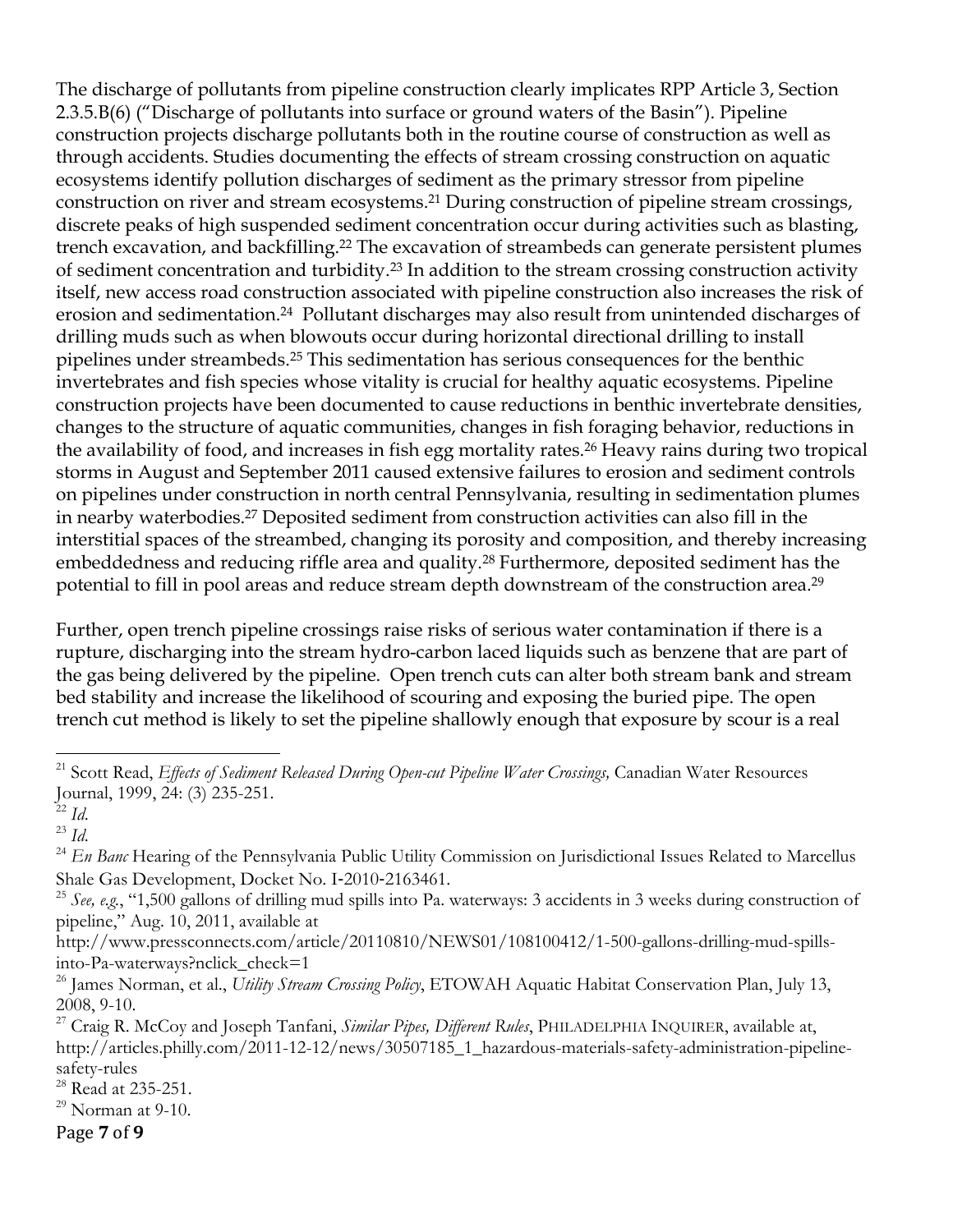threat. Exposure of the pipeline raises a greater risk of pipeline damage, breakage and pollution; with pipeline breakage resulting in the catastrophic discharge of its contents including hydrocarbons into the natural stream system. Stream scour can occur in depths up to 3 times that of the maximum river floodwater depth.30

It is not clear how the RPP can be read to reconcile the provisions of RPP Article 3, Section 2.3.5.B(7), requiring submission of projects including "pipelines and electric power and communication lines" with the generalized exemption of RPP Article 3, Section 2.3.5.A(12). Nevertheless, given that individually and cumulatively all existing and proposed natural gas pipelines in the Basin satisfy the exception to the exemption stated in RPP Article 3, Section 2.3.5.A(12), we believe that Article 3, Section 2.3.5.B(7) confirms and reinforces that the Commission has jurisdiction under the current RPP to require pre-construction review of all natural gas pipeline projects, in light of these pipelines' substantial effects on the water resources of the Basin whether through significant disturbance of ground cover affecting water resources or otherwise.

It is very clear, however, that both existing and proposed natural gas pipeline projects fall within the scope of RPP Article 3, Section 2.3.5.B(9) ("Projects that substantially encroach upon the stream or upon the 100-year flood plain of the Delaware River or its tributaries"). Natural gas pipeline projects, including the Commonwealth Pipeline, encroach upon the stream or 100-year flood plain of one or more tributaries to the Delaware River.

As discussed above, pipeline construction, maintenance and ongoing operation results in significant impacts on forest cover resulting in reduced infiltration, increased runoff and increased pollution discharges harming waterways, water quality and wetlands. The recent USGS report studying land use changes resulting from shale gas extraction (as well as coal bed methane extraction) demonstrates that pipeline construction is responsible for the lion's share of the loss of forest cover and conversion of forest and farm lands to industrial uses in areas that have experienced intensive unconventional fossil fuel development. This loss of forest cover implicates the Commission's jurisdiction under RPP Article 3, Section 2.3.5.B(10) ("Change in land cover on major ground water infiltration areas").

In addition to direct impacts to surface water quality associated with natural gas pipeline projects that cross multiple streams and rivers, pipeline projects often cause significant impacts to marshes and wetlands, whether contiguous to waterways crossed by pipeline construction or not. These impacts implicate RPP Article 3, Section 2.3.5.B(13) ("Draining, filling, or otherwise altering marshes and wetlands"). Pipeline construction projects may block surface water flows or change surface water flow direction in wetlands and marshes through dredging, sedimentation and spoil deposition, and soil compaction during construction.31 Pipeline construction projects may also

 <sup>30</sup> Hydrologic and Environmental Rationale to Bury Gas Pipelines using Horizontal Directional Drilling Technology at Stream and River Crossings, expert report submitted prepared for the Delaware Riverkeeper Network by Hydroquest, June 12, 2012

<sup>&</sup>lt;sup>31</sup> See, e.g., "Effects of Pipeline Construction on Wetland Ecosystems: Russia-China Oil Pipeline Project (Mohe-Daqing Section), Xiaofei Yu *et al*., Ambio, July 2010, available at

http://www.ncbi.nlm.nih.gov/pmc/articles/PMC3357716/; *see also* Lucie Levesque *et al*., Review of the effects of in-stream pipeline crossing, Environ. Monit. Assess. 123: 395-409 (2007).